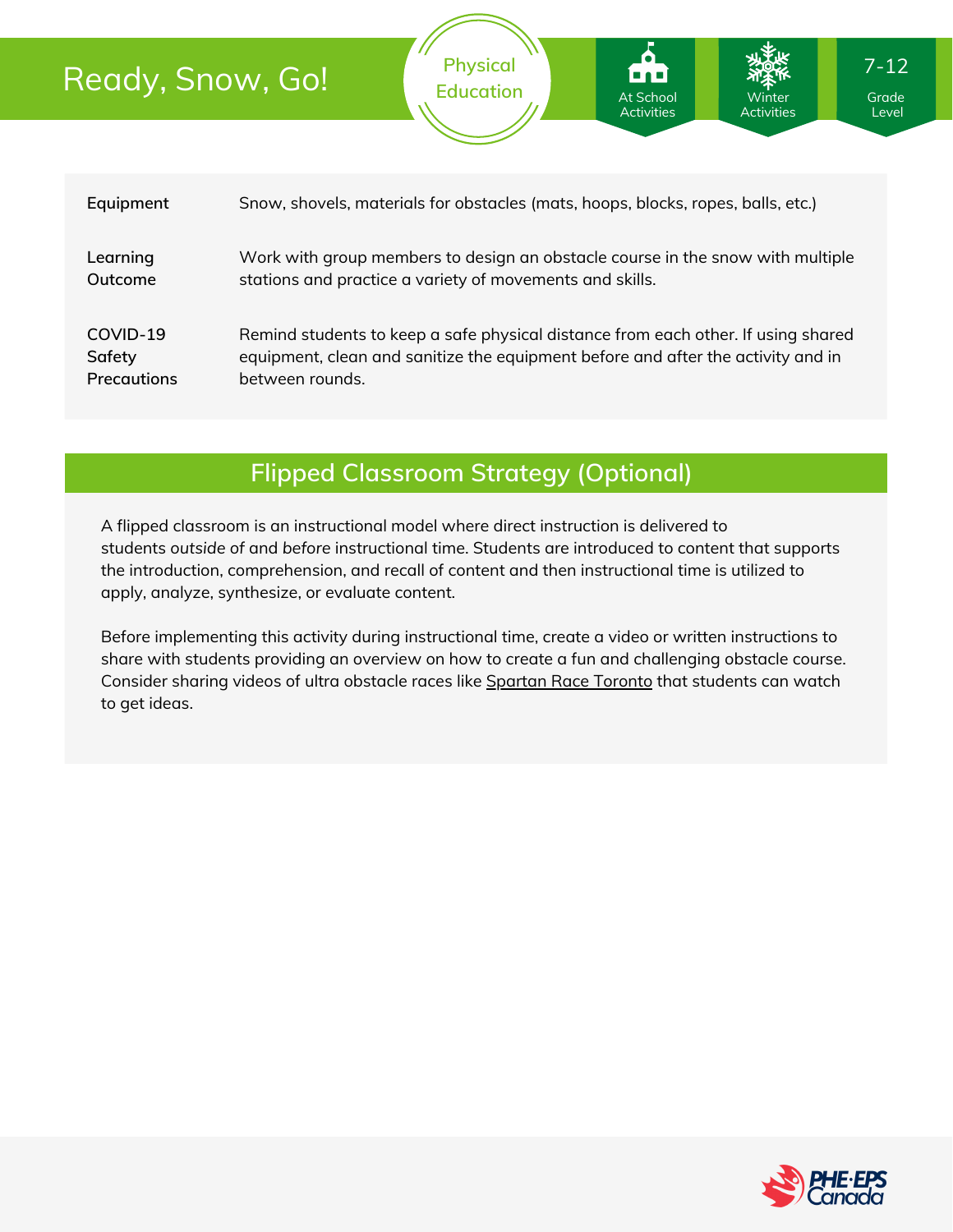## Ready, Snow, Go!

## **Activity Description**

If utilizing a flipped classroom approach, review what students learned from the video or written instructions they viewed before the activity. If not utilizing a flipped classroom approach, consider showing students videos of ultra obstacles races like [Spartan](https://www.runguides.com/event/1997/spartan-race-toronto) Race Toronto to get ideas.

Divide students into 4 groups (two groups representing the North Pole and two groups representing the South Pole). Designate a section of the playing area for each group to design and create their own obstacle course. Explain to students that each team will try each obstacle course and the objective is to create an obstacle course that is both fun and challenging. Students are encouraged to build obstacles out of snow and can use a variety of other available equipment to help with the construction of the course. Students are encouraged to create obstacles that utilize various types of movement skills in order to maneuver over, under, through, or around each obstacle.

For an added challenge, students can be timed at each obstacle course. Students can compare their times between courses or work to beat their previous time by doing the same course again.

## **Physical Education Competencies Reflection Questions**



#### **MOVE**

**Develop psychomotor skills, tactics, and strategies that facilitate a variety of physical activities across diverse environments.**

# **THINK**

**Develop cognitive skills and strategies**

**for a variety of movement contexts that facilitate critical thinking, decision making, and problem solving.**

**FEEL**



**Develop affective skills and strategies that facilitate healthy and safe relationships with themselves, with others, and with their environment.**

#### **ACT**

**Practice behaviour skills and strategies that facilitate movement competence and confidence.**



At School Activities

 $\overline{\mathsf{W}}$ inter Activities

Reflection is important to support learning during physical education. Consider asking students the reflection questions below and discuss the answers together.

- *Which obstacle course was the most challenging? The most fun? Why?*
- *If you were to do this activity again, what would you change about your obstacle course?*



Level

7-12